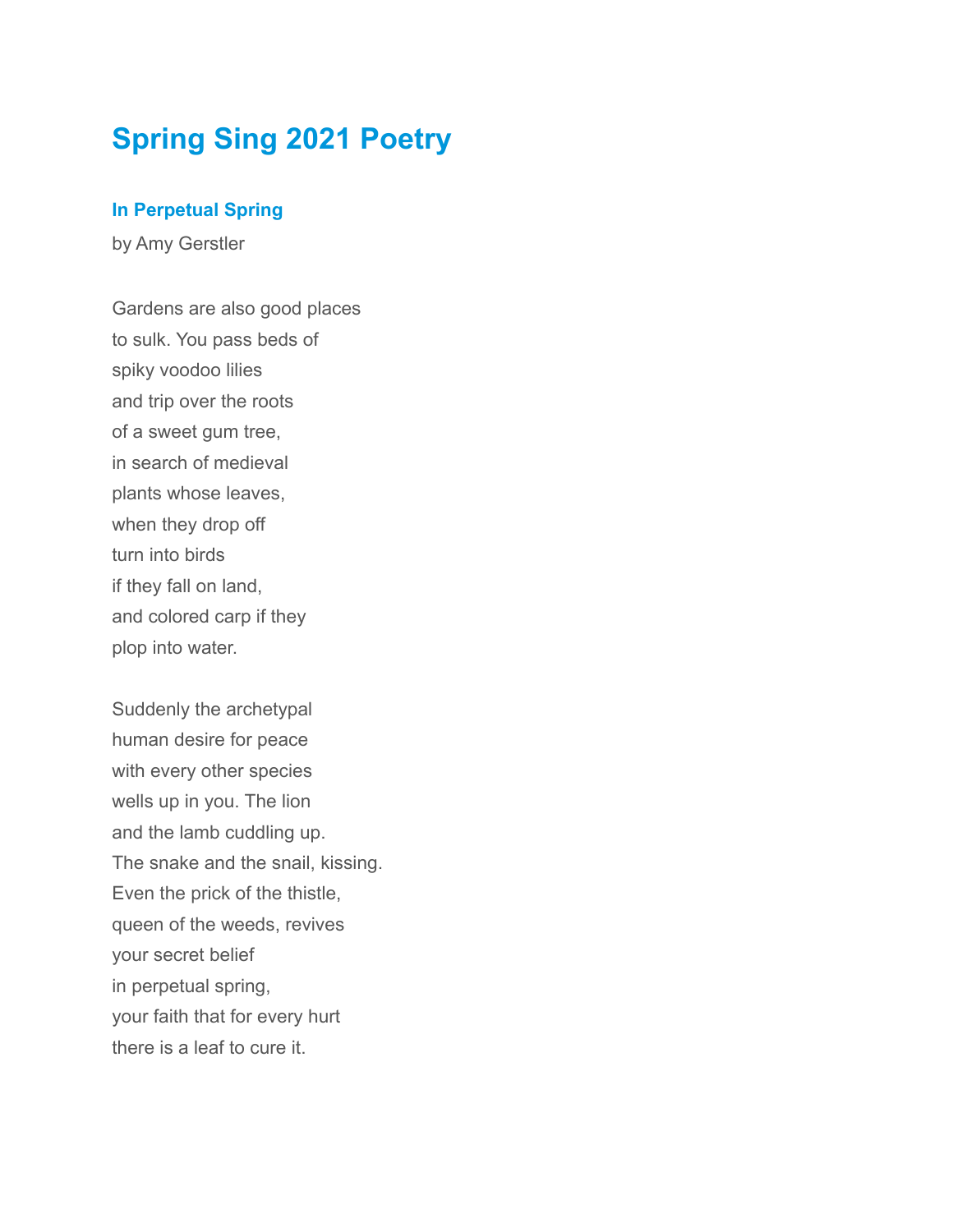### **What the Robin Told**

by George Cooper

The wind told the grasses, And the grasses told the trees. The trees told the bushes, And the bushes told the bees, And the bees told the robin, And the robin sang out clear: Wake up! Wake up! Spring is here!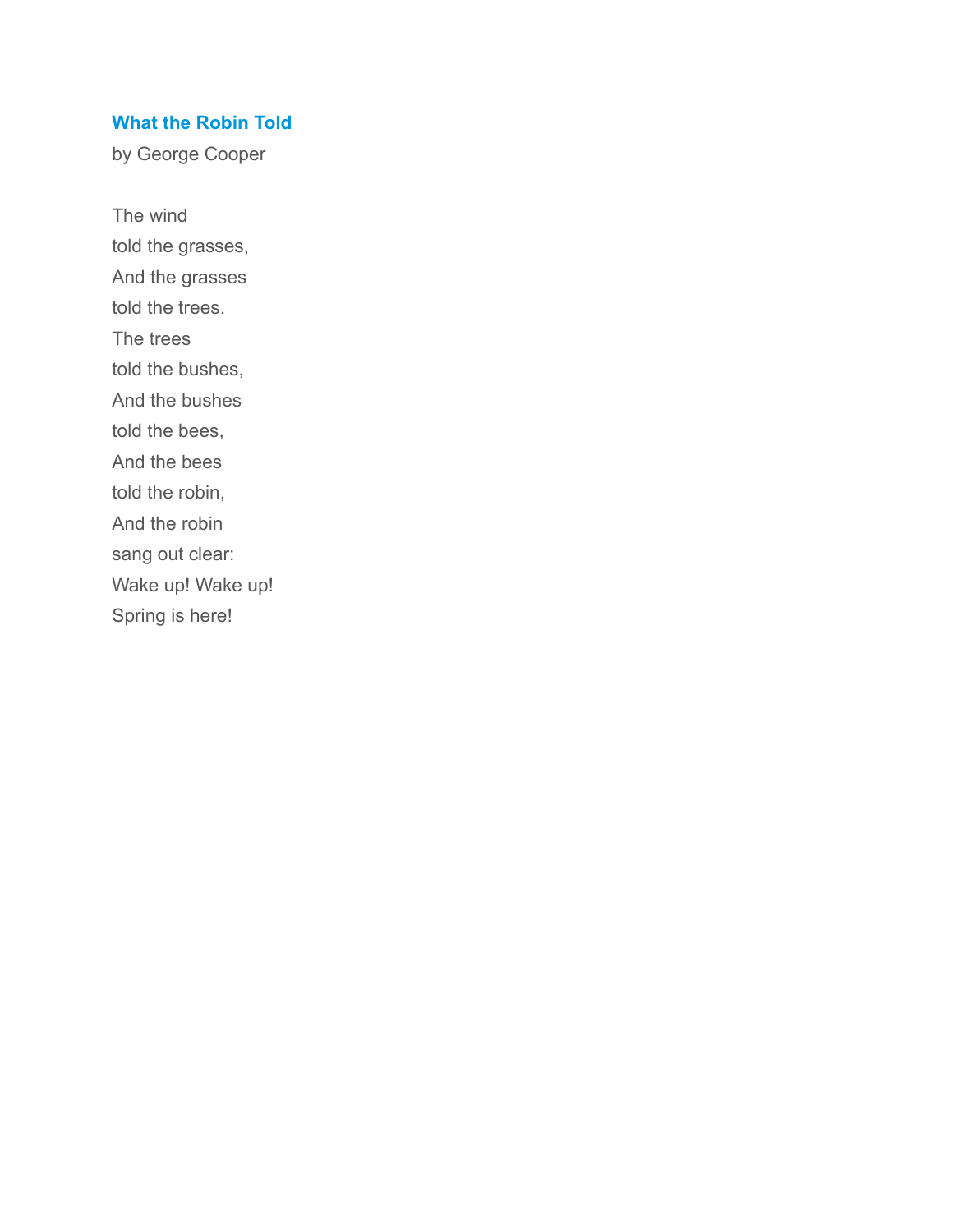## **Marvel**

By Christian Eckford

Why does the ground keep changing clothes? And why have the days gotten less tired? Spring Spring Spring That can't be it!

Why is our roof spitting all over our driveway? Why are the clouds crying way more? Spring Spring Spring I'm positive that can't be it!

Why are the tulips having a fiesta? And why are the bluebirds bantering? Spring Spring Spring Yes! That must be it!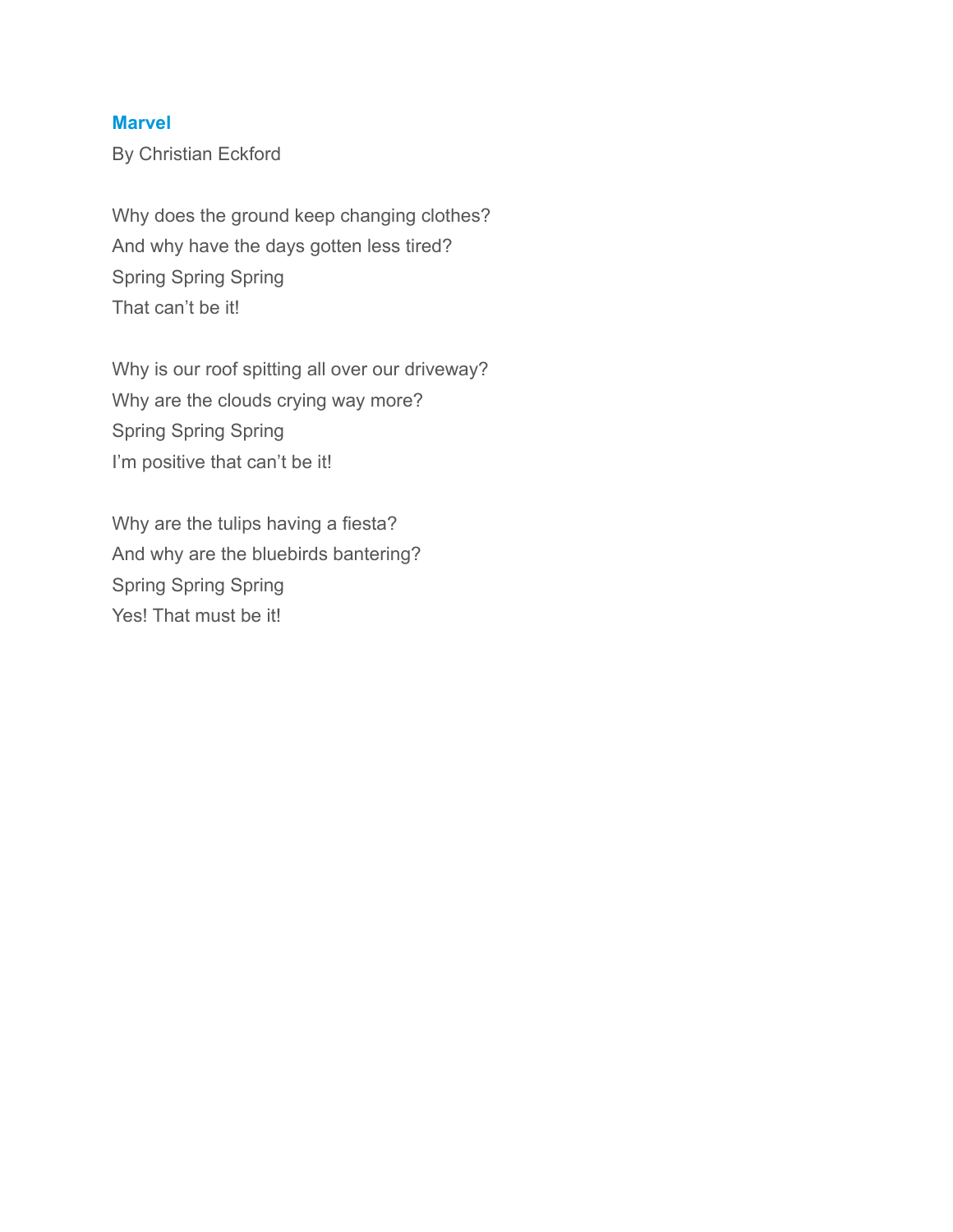#### **Warmth of Possibility**

By Keva Kirby

The possibilities, the hope that's what Spring represents A new beginning, turning over a new leaf Breathing in a sigh of relief, Straightening and stretching out after a year of grief Oh rise to the possibilities Spring can bring Arise Awaken Like the buds on the trees The blooming flowers, the yellows and greens Oh people of the world Rise Stretch your hands to the skies Can you feel it in your fingertips? The power in your hand Can you feel it or can you not? Try. Try again. We are strong, not weak Open up your wings, spread them wide Fly. Fly up high Have you got there? Have you arrived? Can you feel it? Can you feel the possibilities, dancing on your fingertips, Spreading through your hand? You can. All you had to do was fly to reach it,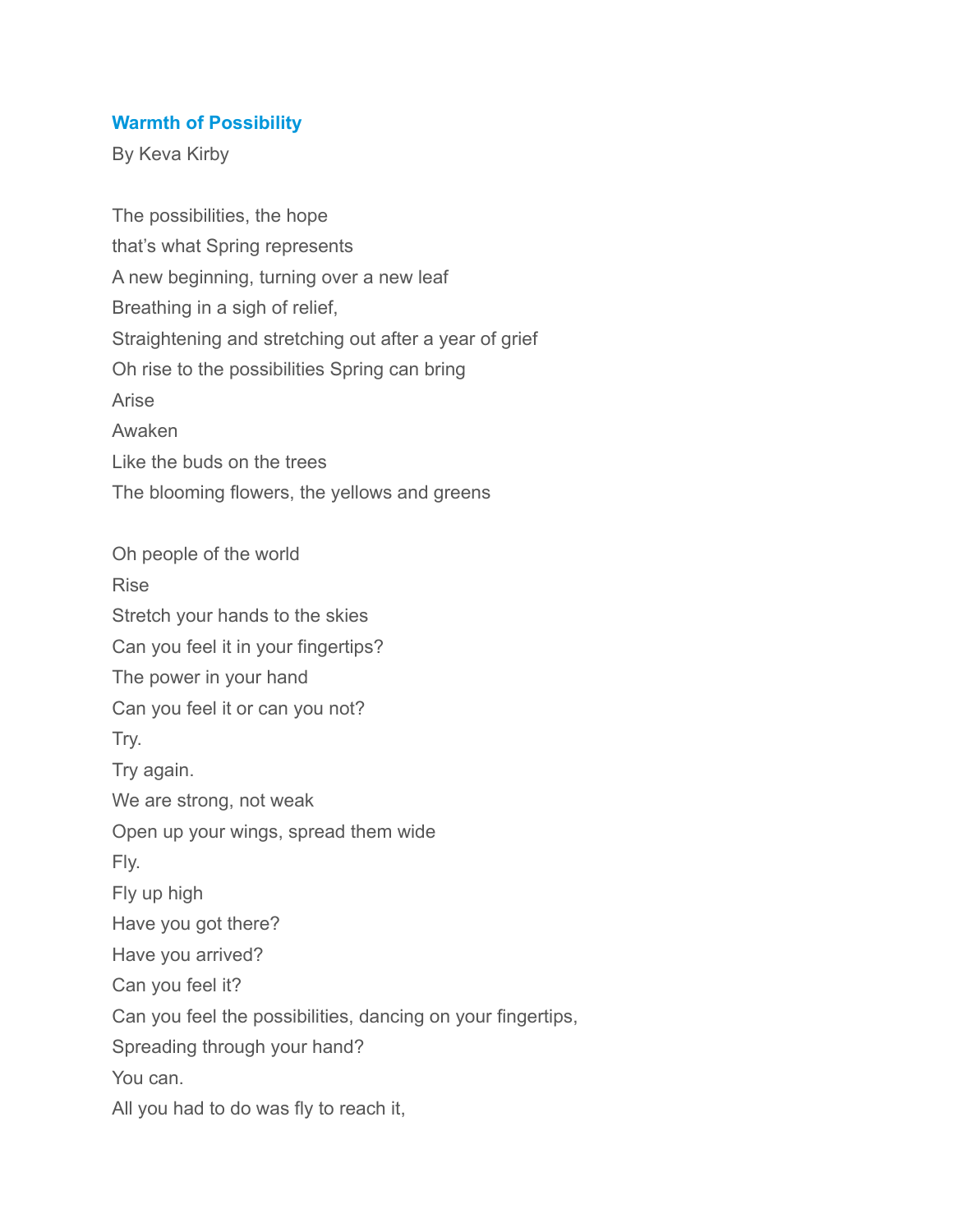To feel it, to hold it in your hand You can mold it, create it, make it be you. You can share it with others like I am to you.

Or perhaps You already have it inside You need to let it out You need to let it shine. Inside and out. Wear it like a crown atop your head Sprinkle it like Pixie Dust upon everyone's bed Sew it like thread, into your clothes Tell it like a story that has to be told Wrap it around you like a blanket if you are cold

You see So much you can make with hope & possibility.